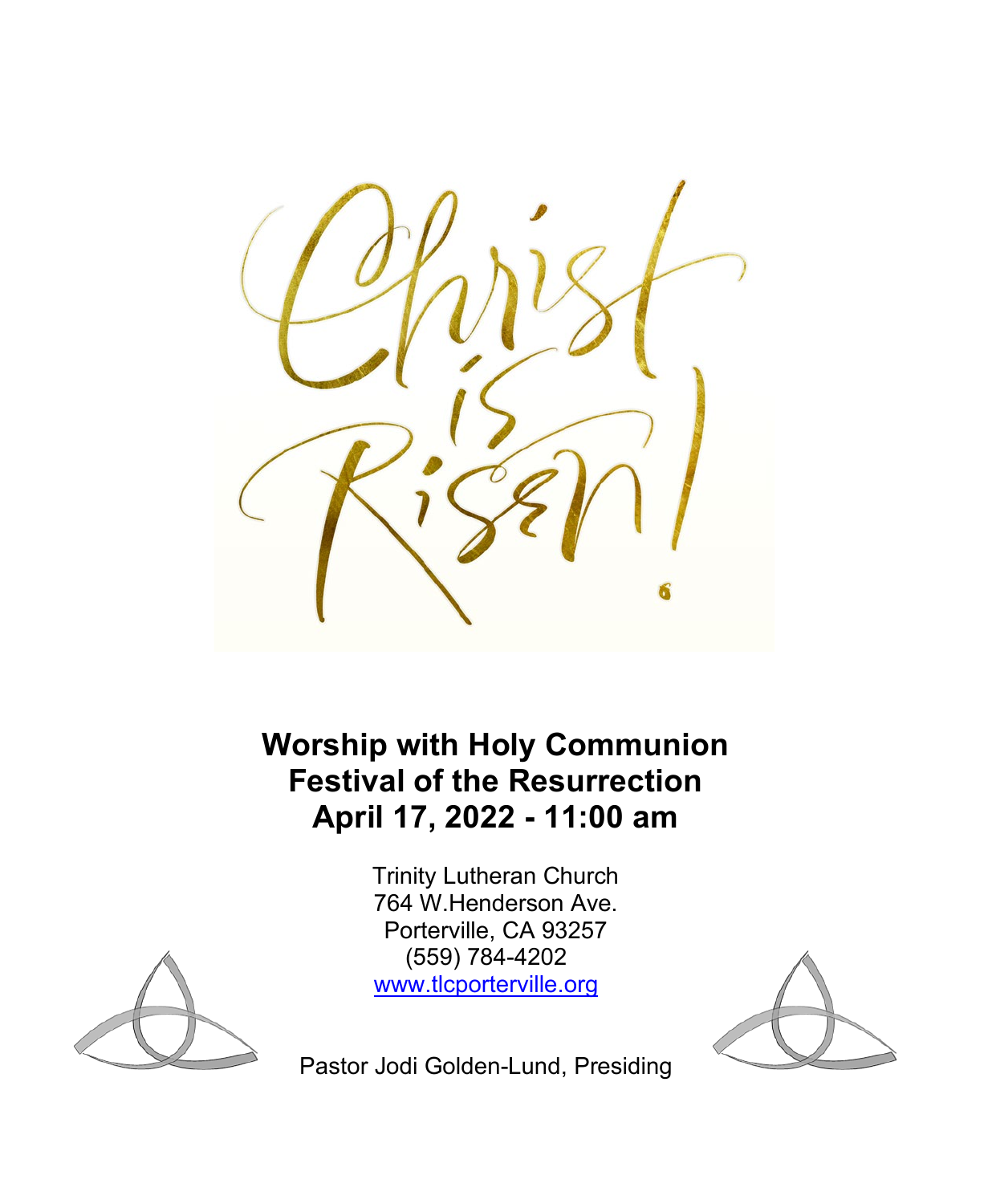# **God Gathers Us In to Worship**

#### **Welcome**

#### **Prelude** Jan Gibson

# *Please stand as you are able*

# **Thanksgiving for Baptism**

Pastor: Alleluia! Christ is risen.

### **People: Christ is risen indeed. Alleluia!**

#### Pastor: In the waters of baptism, we have passed over from death to life with Jesus Christ. and we are a new creation. For this saving mystery, and for this water, let us bless God, who was, who is, and who is to come.

 We thank you, God, for your river of life, flowing freely from your throne: through the earth, through the city, through every living thing. You rescued Noah and his family from the flood; You opened wide the sea for the Israelites. Now in these waters you flood us with mercy, and our sin is drowned forever. You open the gate of righteousness and we pass safely through. In Jesus Christ, you calm and trouble the waters. You nourish us and enclose us in safety. You call us forth and send us out. In lush and barren places, you are with us.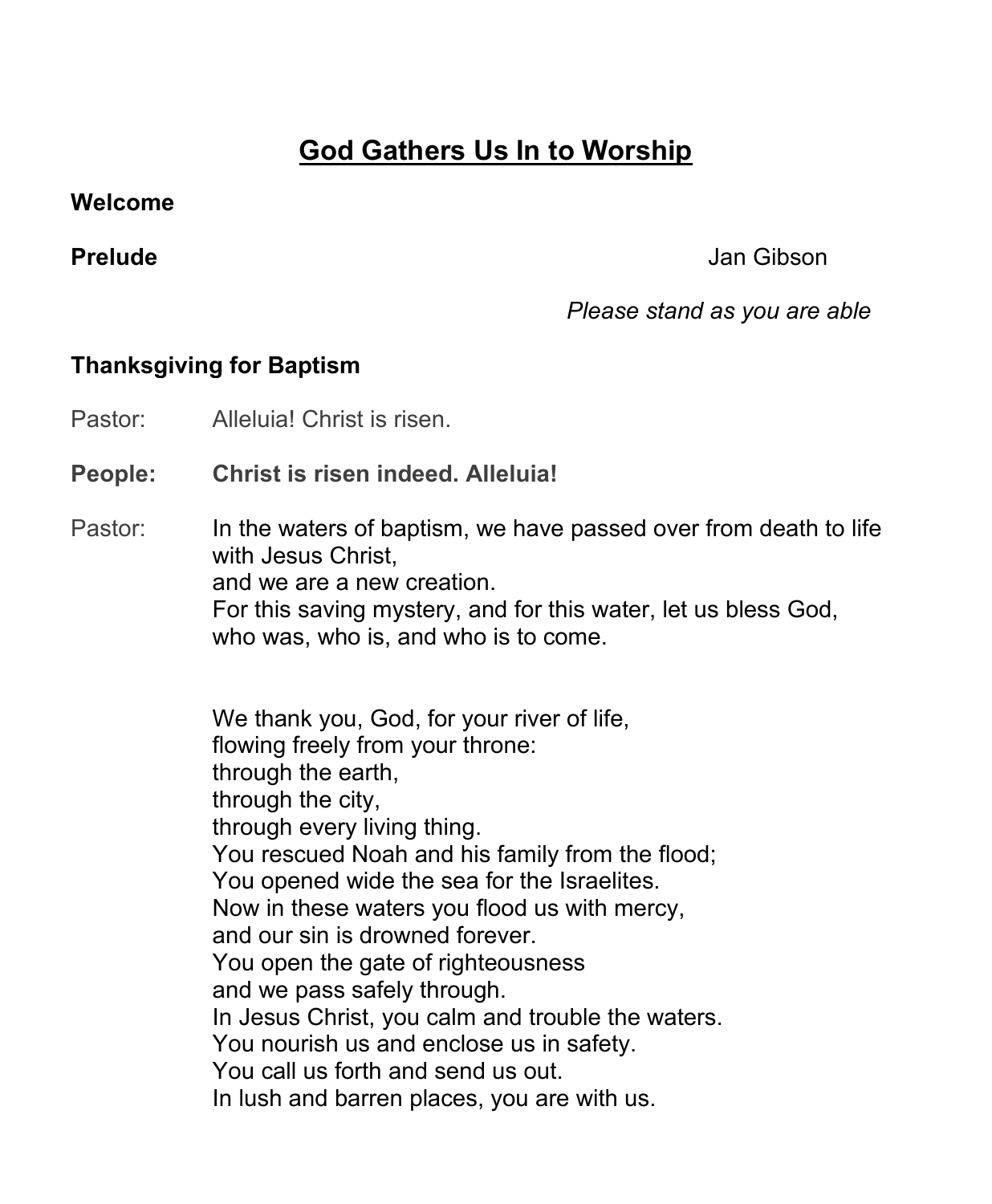You have become our salvation. Now breathe upon this water and awaken your church once more. Claim us again as your beloved and holy people. Quench our thirst; cleanse our hearts; wipe away every tear. To you, our Beginning and our End, our Shepherd and Lamb, be honor, glory, praise, and thanksgiving

**People: Amen.**

**Gathering Song** *"Jesus Christ is Risen Today" ELW 365*

 *Please stay standing as you are able*

**Prayer of the Day**

- Pastor: Oh God,
- **People: you gave your only Son to suffer death on the cross for our redemption, and by his glorious resurrection you delivered us from the power of death. Make us die every day to sin, that we may live with him forever in the joy of the resurrection, through your Son, Jesus Christ our Lord, who lives and reigns with you and the Holy Spirit, one God, now and forever. Amen.**

 *Please be seated*

# **God Proclaims His Holy Word**

### **First Reading: Isaiah 65: 17-25**

*Through the prophet, God promises a new heaven and a new earth. Weeping will pass away, life will be abundant for God's people, and the world—including the wild animals—will be at peace.*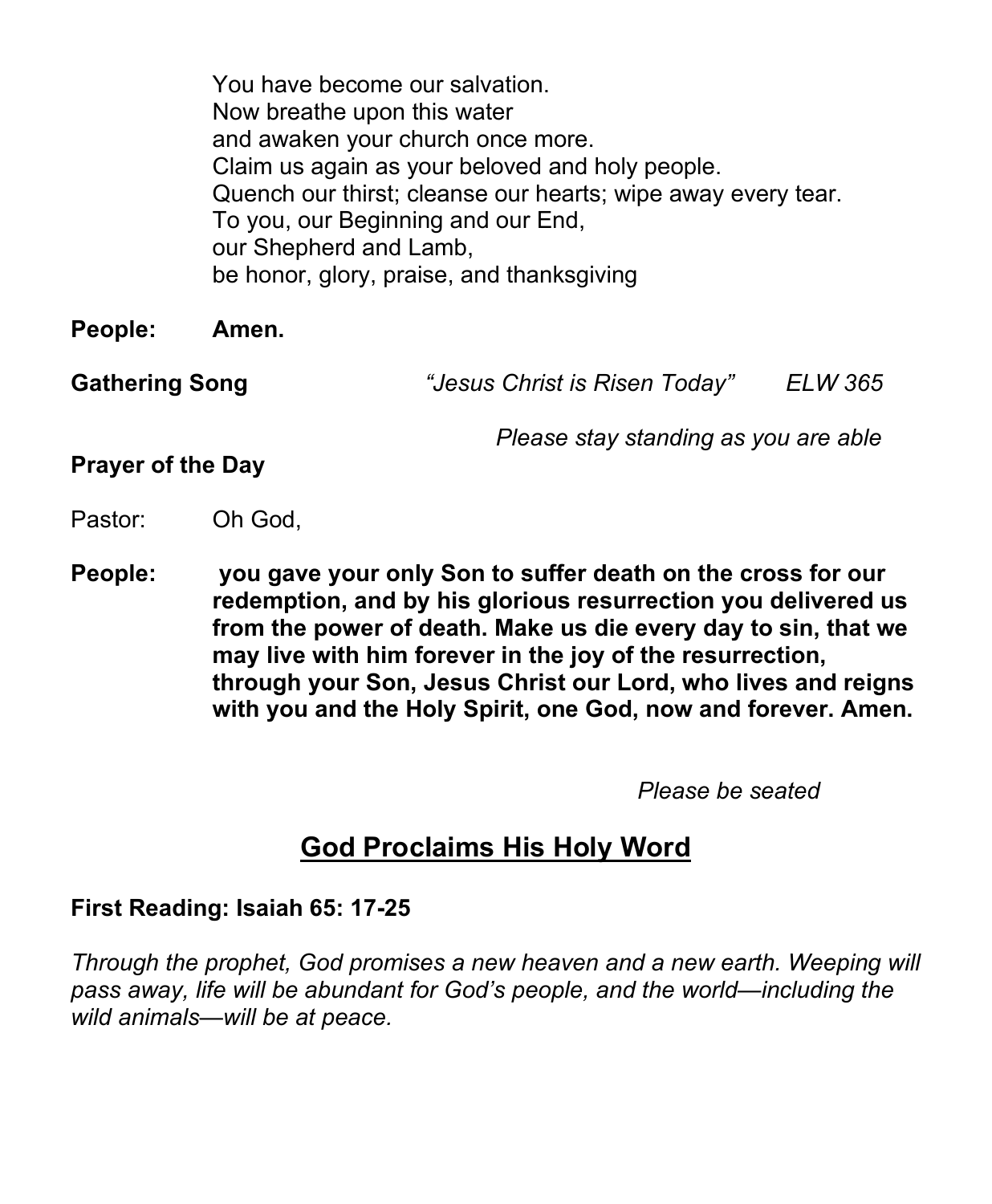$17$ I am about to create new heavens and a new earth; the former things shall not be remembered or come to mind.  $18$ But be glad and rejoice forever in what I am creating; for I am about to create Jerusalem as a joy, and its people as a delight. 19I will rejoice in Jerusalem, and delight in my people; no more shall the sound of weeping be heard in it, or the cry of distress.  $20$ No more shall there be in it an infant that lives but a few days, or an old person who does not live out a lifetime; for one who dies at a hundred years will be considered a youth, and one who falls short of a hundred will be considered accursed.  $21$ They shall build houses and inhabit them; they shall plant vineyards and eat their fruit.  $22$ They shall not build and another inhabit; they shall not plant and another eat; for like the days of a tree shall the days of my people be, and my chosen shall long enjoy the work of their hands.  $23$ They shall not labor in vain, or bear children for calamity; for they shall be offspring blessed by the LORD and their descendants as well.  $24$ Before they call I will answer, while they are yet speaking I will hear.  $25$ The wolf and the lamb shall feed together, the lion shall eat straw like the ox; but the serpent—its food shall be dust! They shall not hurt or destroy on all my holy mountain, says the LORD. Reader: Word of God, Word of Life

**People: Thanks be to God!**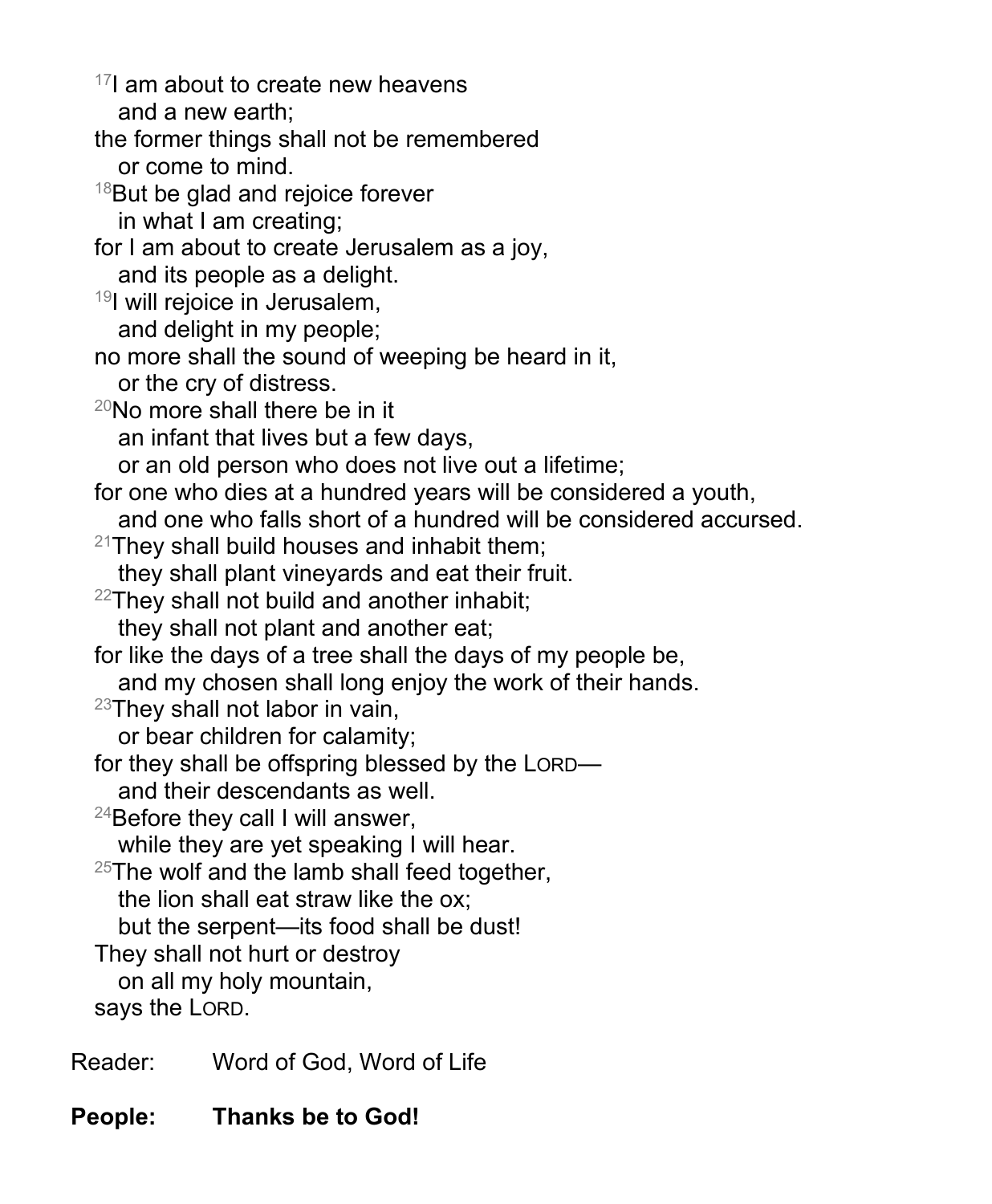*Please stand as you are able*

# **Gospel Reading: Luke 24:1-12**

*Evidently expecting to find Jesus' corpse, some of the women among his followers go to the tomb with embalming spices. After a perplexing encounter with the empty tomb and angelic visitors, the women become the first to proclaim the amazing news of resurrection.*

 $1$ On the first day of the week, at early dawn, [the women] came to the tomb, taking the spices that they had prepared.  $2$ They found the stone rolled away from the tomb,  $3$ but when they went in, they did not find the body.  $4$ While they were perplexed about this, suddenly two men in dazzling clothes stood beside them.  $5$ The women were terrified and bowed their faces to the ground, but the men said to them, "Why do you look for the living among the dead? He is not here, but has risen.  $6$ Remember how he told you, while he was still in Galilee,  $7$ that the Son of Man must be handed over to sinners, and be crucified, and on the third day rise again." <sup>8</sup>Then they remembered his words,  $9$  and returning from the tomb, they told all this to the eleven and to all the rest.  $10N$ ow it was Mary Magdalene, Joanna, Mary the mother of James, and the other women with them who told this to the apostles.  $11$ But these words seemed to them an idle tale, and they did not believe them. <sup>12</sup>But Peter got up and ran to the tomb; stooping and looking in, he saw the linen cloths by themselves; then he went home, amazed at what had happened.

Reader: The Gospel of the Lord.

### **People: Praise to you, Oh Christ.**

*Please be seated*

**Message "Disoriented" Pastor Jodi Golden-Lund** 

*Please stand as you are able*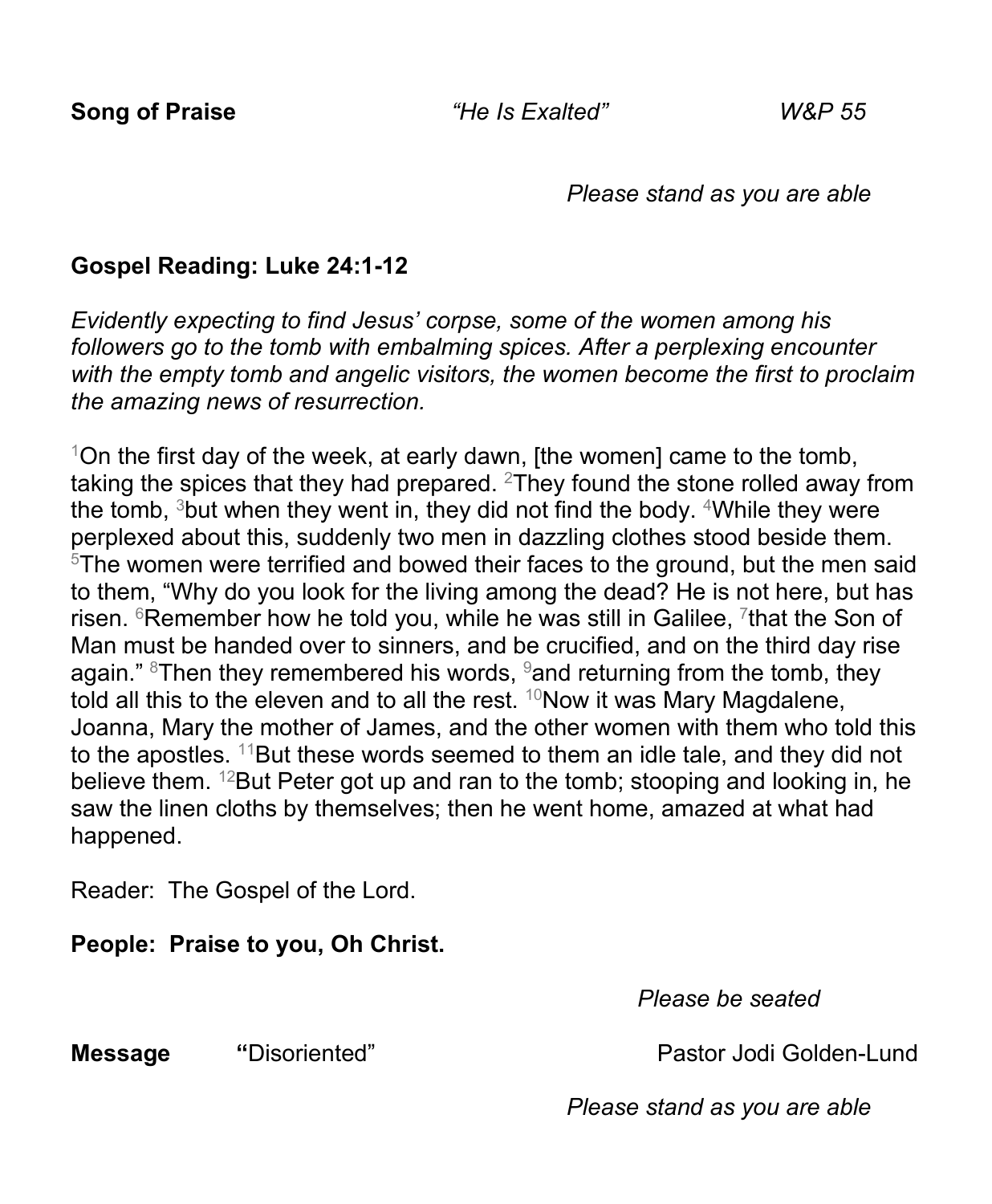*Please be seated*

# **God Nourishes Us at His Holy Table**

# **Nicene Creed**

- Pastor: I ask you to profess your faith in Christ Jesus the faith of the church, the faith in which we baptize.
- **People: We believe in one God, the Father, the Almighty, maker of heaven and earth, of all that is, seen and unseen.**

 **We believe in one Lord, Jesus Christ, the only Son of God, eternally begotten of the Father, God from God, Light from Light, true God from true God, begotten, not made, of one Being with the Father. Through him all things were made. For us and for our salvation he came down from heaven; by the power of the Holy Spirit he became incarnate from the virgin Mary, and was made man. For our sake he was crucified under Pontius Pilate; he suffered death and was buried. On the third day he rose again in accordance with the Scriptures; he ascended into heaven and is seated at the right hand of the Father. He will come again in glory to judge the living and the dead, and his kingdom will have no end.**

 **We believe in the Holy Spirit, the Lord, the giver of life, who proceeds from the Father and the Son. With the Father and the Son he is worshiped and glorified. He has spoken through the prophets. We believe in one holy catholic and apostolic Church. We acknowledge one Baptism for the forgiveness of sins. We look for the resurrection of the dead, and the life of the world to come. Amen**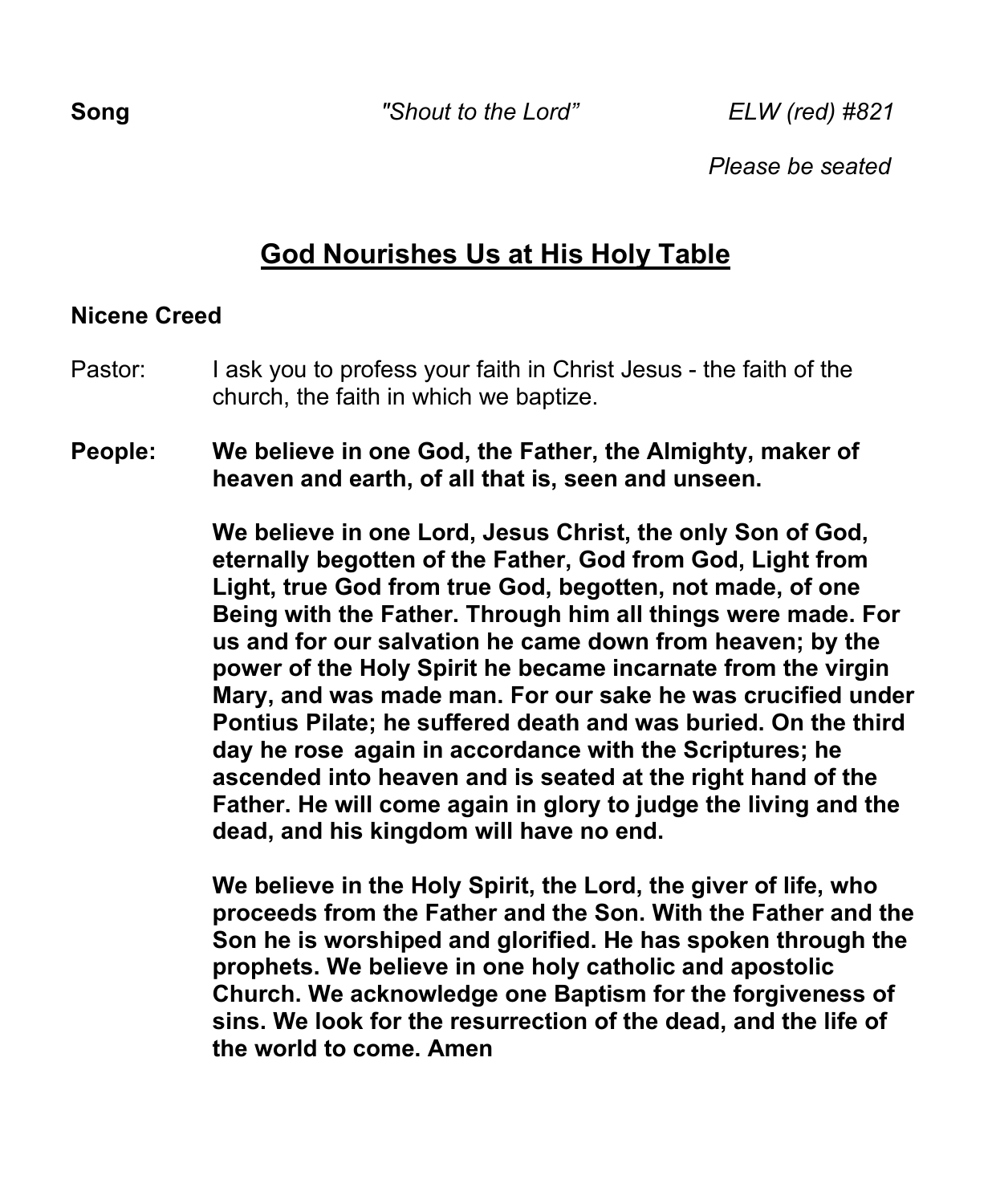# **Prayers of the People**

*A series of petitions will be offered for the sake of those in need within the church and within the community and world.*

Pastor: Merciful God,

**People: receive our prayer.**

#### **Passing the Peace**

Pastor: The peace of the risen Lord be with you always.

**People: And also with you.**

#### **Offering**

**Song:** *"Thine is the Glory" ELW (red) #376*

#### **Offering Prayer**

Pastor: Living God, you gather the wolf and the lamb to feed together in your peaceable reign, and you welcome us all at your table. Reach out to us through this meal, and show us your wounded and risen body, that we may be nourished and believe in Jesus Christ, our Savior and Lord.

**People: Amen.**

*Please stand as you are able*

#### **Words of Institution**

Pastor: On the night in which he was betrayed, our Lord Jesus took bread, gave thanks, broke it, and gave it to his disciples, saying: "Take and eat; this is my body, given for you. Do this for the remembrance of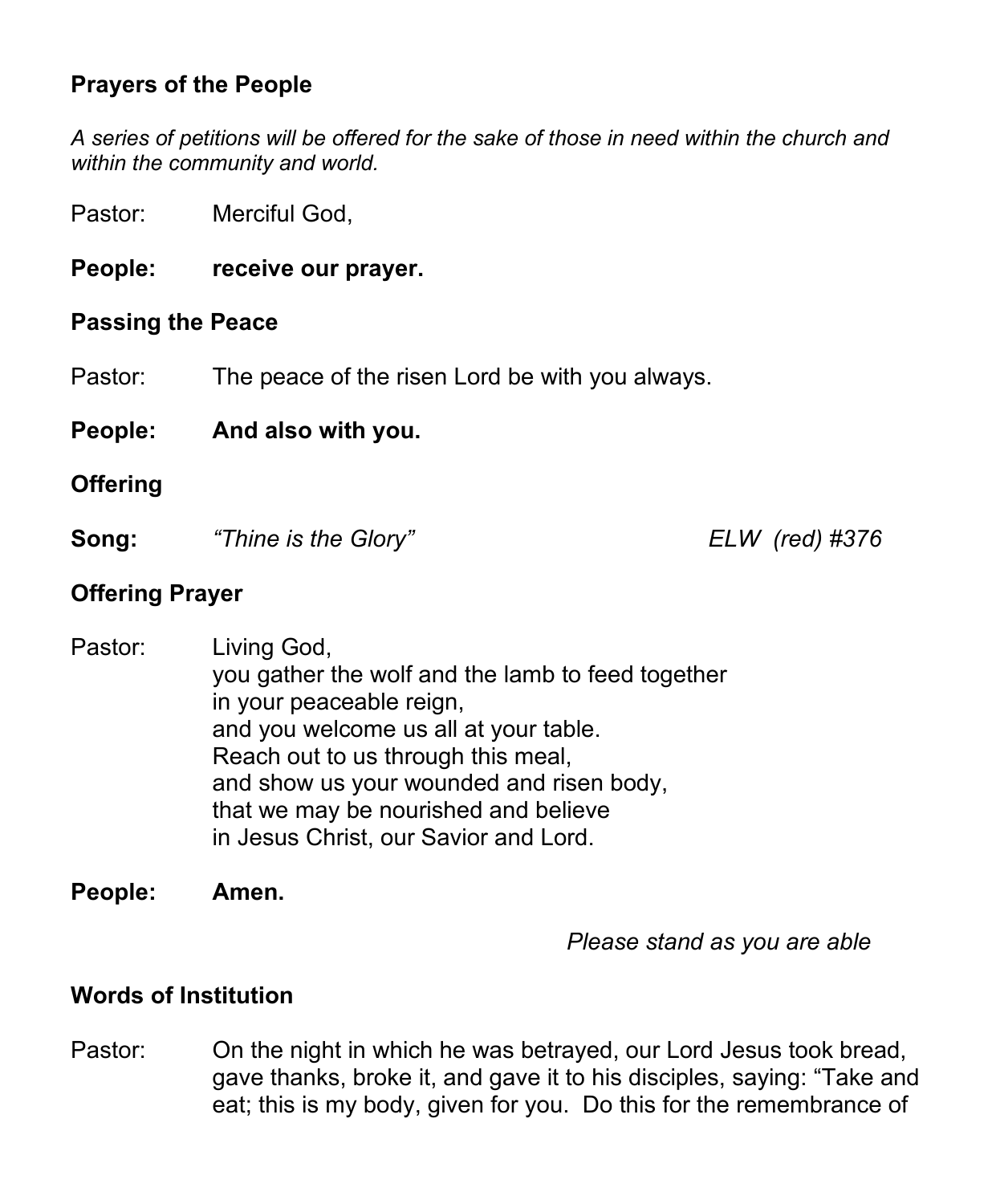me." And again, after supper, he took the cup, gave thanks and gave it for all to drink, saying: "This cup is the new covenant in my blood, shed for you and for all people for the forgiveness of sin. Do this for the remembrance of me."

### **The Lord's Prayer**

- Pastor: Remember us in your Kingdom, Lord. Teach us to pray, saying from our hearts:
- **People: Our Father in heaven, hallowed be your name, your kingdom come, your will be done on earth as in heaven. Give us today our daily bread. Forgive us our sins as we forgive those who sin against us. Save us from the time of trial and deliver us from evil. For the kingdom, the power, and the glory are yours, now and forever. Amen.**

#### **Invitation to Communion**

Pastor: The risen Christ dwells with us here. All who are hungry, all who are thirsty, come.

*Please be seated*

### **Distribution of Holy Communion**

*All Christians are welcome to share with us in Holy Communion. The gift of Holy Communion is given by God without condition; therefore, we do not condition who may receive. If you would like to receive Jesus in, with, and under the bread and wine, simply do so.*

### **Songs During Communion:**

| "Alleluia Sing to Jesus"               | ELW (red) #392 |
|----------------------------------------|----------------|
|                                        | V. 1, 3, 4     |
| "Now All the Vault of Heaven Resounds" | ELW (red) #367 |

*Please stand as you are able*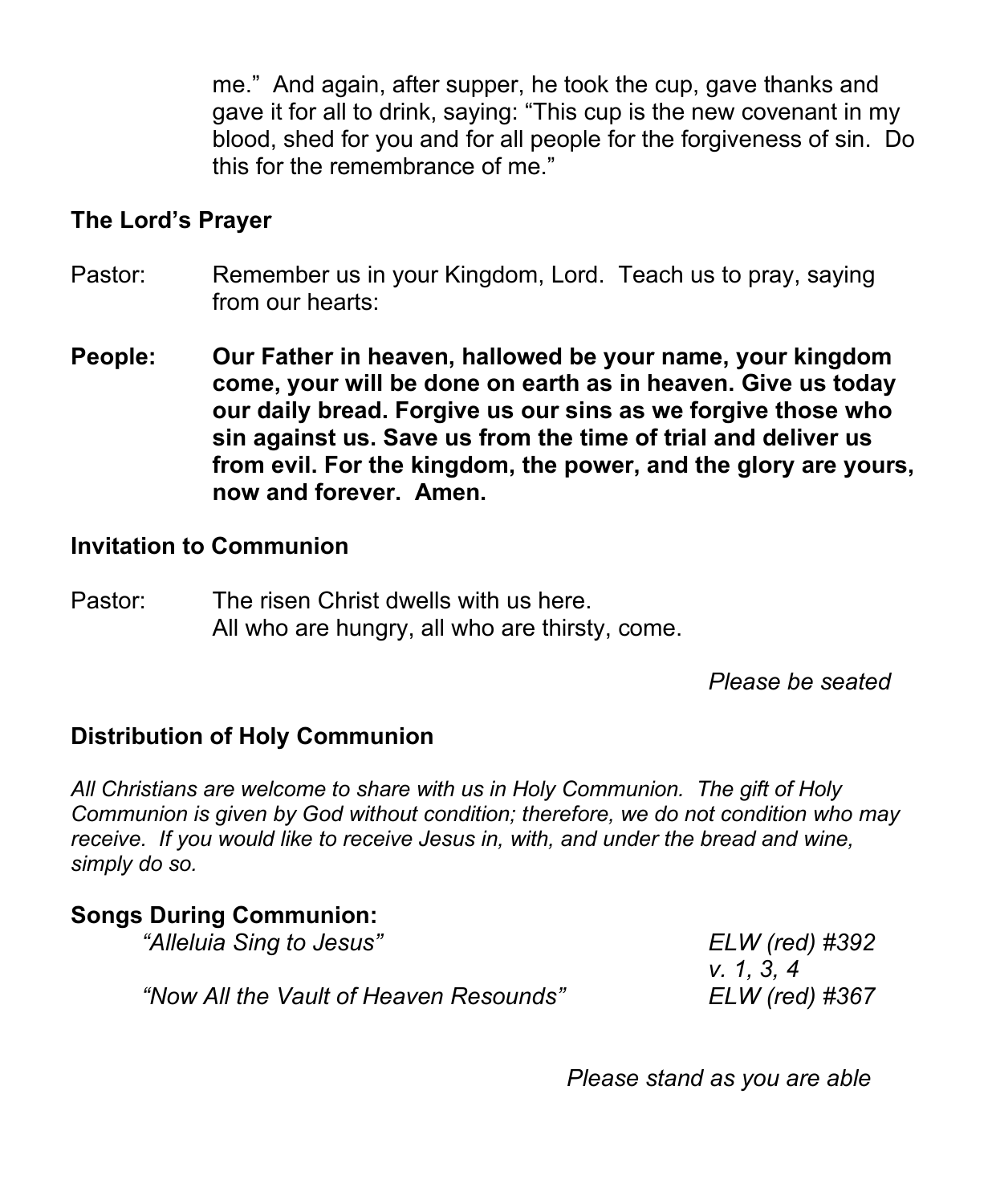# **Post-Communion Blessing**

- Pastor: May these gifts of Jesus' body and blood strengthen you and keep you always in his grace.
- **People: Amen**.

# **God Sends Us Out To Love and Serve Others**

### **Post-Communion Prayer**

- Pastor: We give you thanks, generous God,
- **People: for in this bread and cup we have tasted the new heaven and earth where hunger and thirst are no more. Send us from this table as witnesses to the resurrection, that through our lives, all may know life in Jesus' name. Amen.**

### **Benediction and Blessing**

- Pastor: God, the Author of life, Christ, the living Cornerstone, and the life-giving Spirit of adoption,  $+$  bless you now and forever.
- **People: Amen.**
- **Sending Song** *"Crown Him with Many Crowns" ELW (red) # 855*

#### **Dismissal**

- Pastor: Alleluia! Christ is risen.
- **People: Christ is risen indeed. Alleluia!**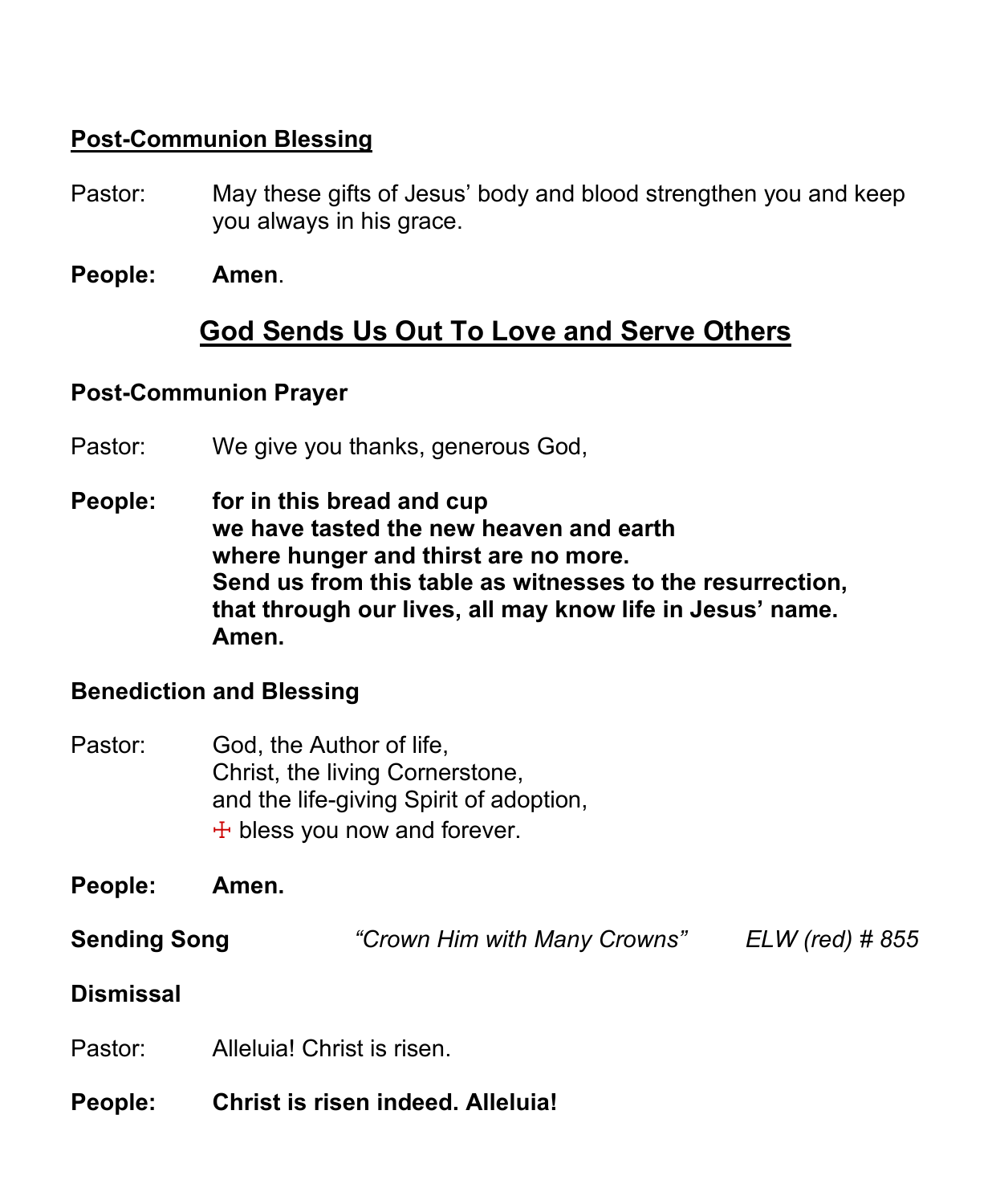Pastor: Go in peace. Tell what God has done.

**People: Thanks be to God.** 

**Postlude** Jan Gibson

## *From Sundays and Seasons.com. Copyright 2021 Augsburg Fortress. All rights reserved. Reprinted by permission under Augsburg Fortress Liturgies Annual License #SAS004181, Augsburg Fortress Hymns License 024181.*

*Permission to reprint, podcast, and / or stream the music in this service obtained from ONE LICENSE #A-713732 and CCLI copyright license #437816, CCLI Streaming License #20663284. All rights reserved*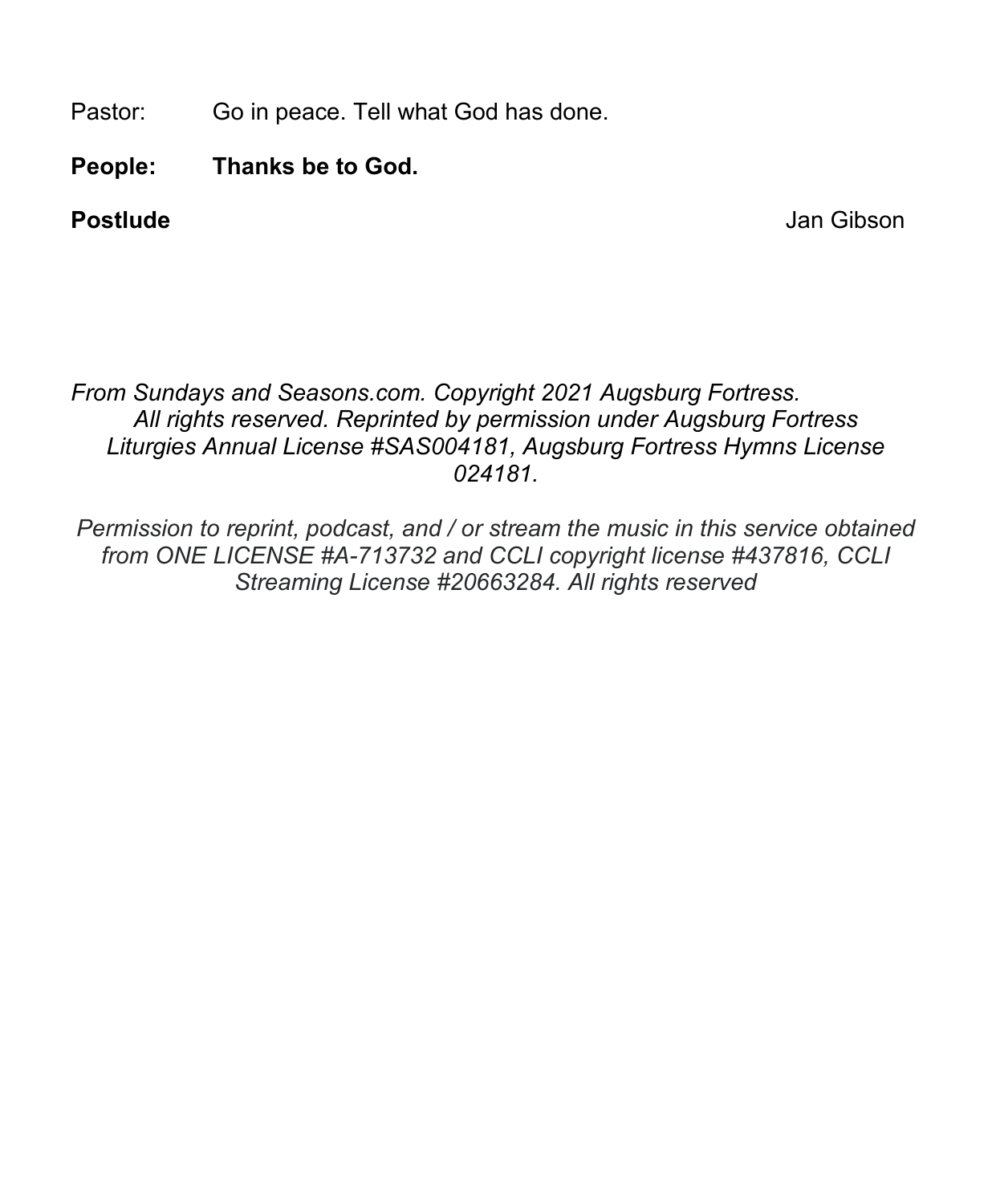*The mission of Trinity Lutheran Church: Sharing God's love and grace, we invite, embrace and nurture everyone, unconditionally, into a relationship with God through Jesus Christ.*

## **Serving Today:**

| Pastor:            | Pr. Jodi Golden-Lund           |
|--------------------|--------------------------------|
| Keyboardist:       | Jan Gibson                     |
| Organist           | Dave Hensley                   |
| Reader:            | Ann Marie Wagstaff             |
| Ushers:            | <b>Marvin Sharp</b>            |
| Servers:           | Carolyn Sharp                  |
| Song Leader        | <b>Jill Stokes</b>             |
| Camera             | <b>Ray Cauwet</b>              |
| <b>Altar Care:</b> | Karin Wiseman, Marga Schaeffer |
| Multimedia         | <b>Carol Bentz</b>             |
|                    |                                |

# **Staff of TLC:**

| Pastor:                  | Jodi Golden-Lund   |
|--------------------------|--------------------|
| Office Manager:          | <b>Toni Dumont</b> |
| Custodian:               | Ron Benander       |
| <b>Worship Director:</b> | Jan Gibson         |
| Organist:                | Dave Hensley       |
| <b>Choir Director:</b>   | Dave Hensley       |
| Keyboard:                | Jan Gibson         |

Weekly Scriptures to Read at Home

Acts 5:27-32 Psalm 150 Revelation 1: 4-8 John 20: 19-31